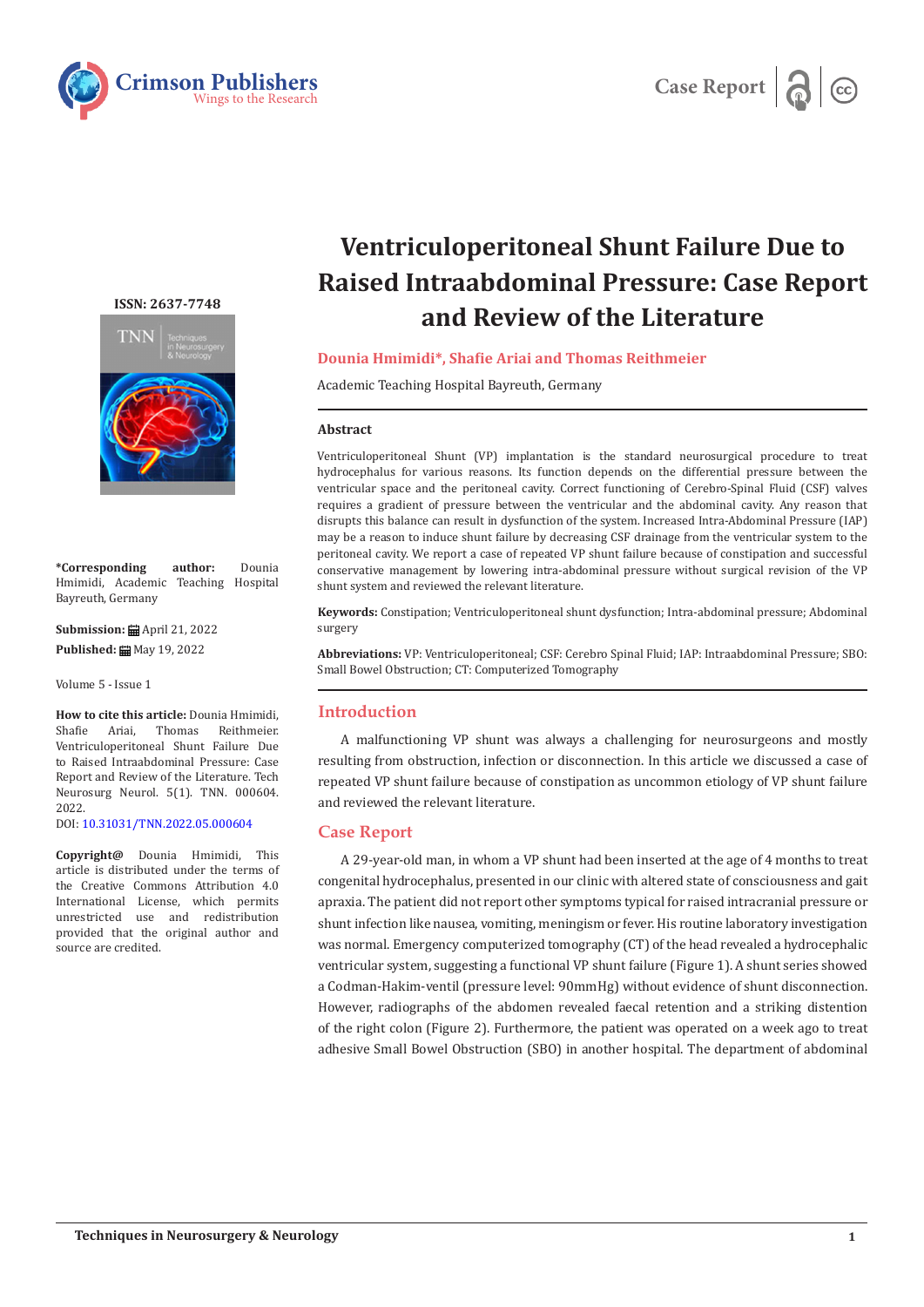surgery was advisedly contacted. The performed CT of the abdomen showed a large amount of stool in the small intestine and colon, confirming the diagnosis of severe constipation. Therefore, the patient's manifestation of shunt failure was attributed to his severe constipation. He was conservatively treated by administration of neostigmine. In the following, the neurological status of the patient improved continuously as his constipation resolved. Moreover, the CT imaging of the head demonstrated that the width of his ventricular system had returned to its previous size (Figure 2). Therefore, operative VP shunt revision was not necessary. Further evaluation of the medical history of the patient revealed a similar situation in 2017. The patient underwent ileus surgery and was admitted to our hospital with suspected meningitis because of fever and alteration of consciousness two days after. The patient was immediately transferred to the intensive care unit and endotracheal intubation was required (Figure 3). A spinal tap was ensued, thereby excluding meningitis. A CT of the head showed an advanced hydrocephalus (Figure 4). Shunt series did not display a shunt disconnection but revealed an obvious meteorism and a right sided pneumonia, which was treated by antibiotic. The patient's condition started to improve after administration of antibiotics. In addition to the shunt series, a shuntogram (using a contrastive medium) was performed. It demonstrated a good peritoneal dissemination of the contrast medium. Therefore, no surgical shunt revision was necessary. Consequently, the valve pressure was reduced from 120 to 90 mmHg. This measure led to complete resolution of shuntdys

function (Figure 4). The patient was extubated the following day with no neurological deficits.



**Figure 1:** Xray of the abdomen showing a faecal retention with bowel distention.



**Figure 2a and 2b:** CT studies of the head showing hydrocephalus at the time of admission 2a and its regression after medical treatment of constipation 2b.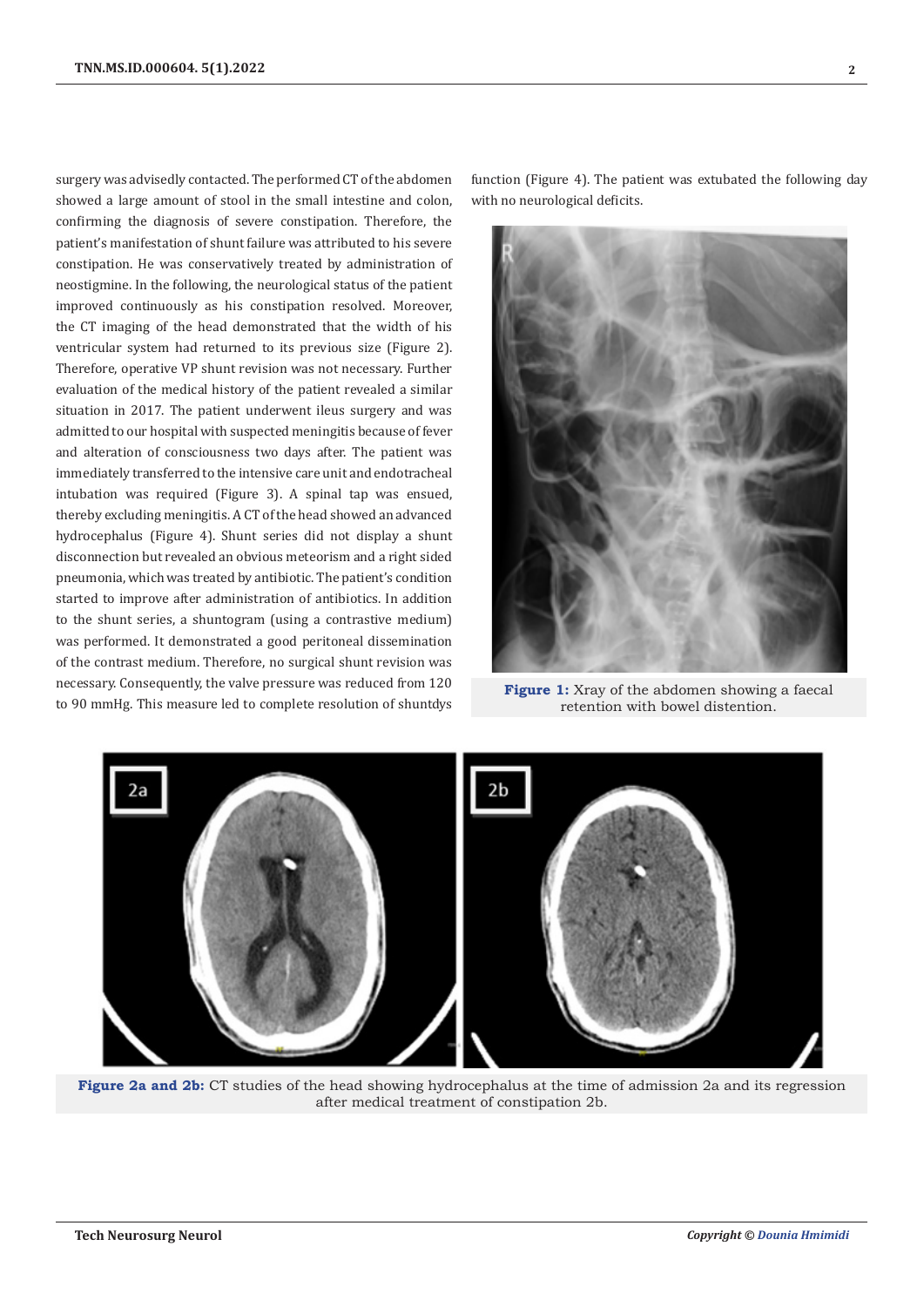

**Figure 3:** Xray of the abdomen showing meteorism.



**Figure 4a & 4b:** Hydrocephalus due to meteorism 4a and its resolution after the downregulation of the valve pressure 4b.

# **Discussion**

Currently, the treatment of choice for most patients with hydrocephalus is a VP shunt placement. Unfortunately, the rate of complications after ventriculoperitoneal shunt surgery is high. The most common causes of shunt failure in both pediatric and adult populations are shunt obstruction followed by infection. A rare cause

of shunt dysfunction is a significant increase of the intraabdominal pressure with the consequence of a reduced differential pressure gradient between the ventricular and intraabdominal space, thereby reducing the amount of CSF drained into the intraperitoneal space. Therefore, we performed a systematically literature review for case reports and reasons of increased intra-abdominal pressure leading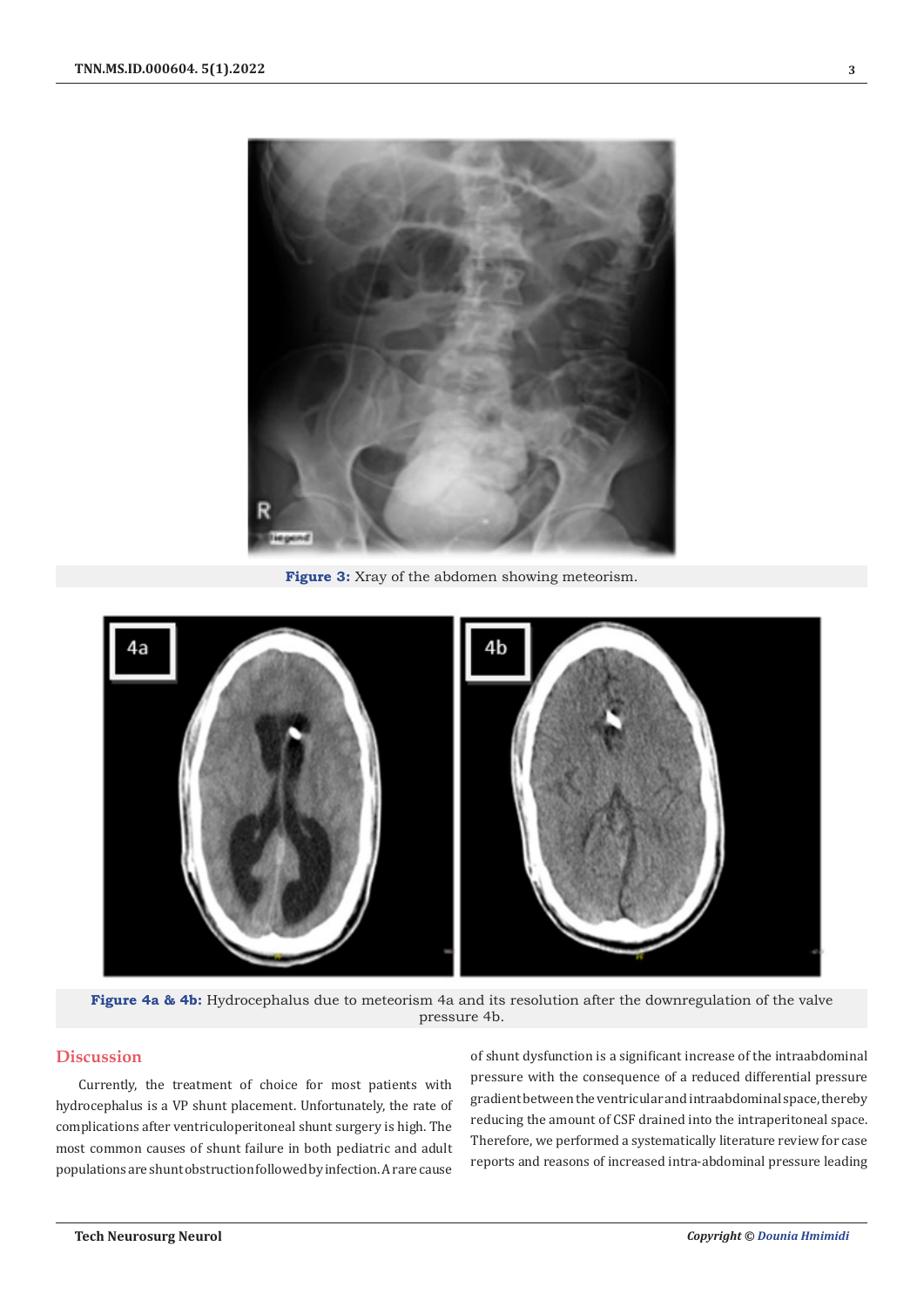to VP-shunt dysfunction according to the PRISMA framework (Figure 5). The database MEDLINE (PubMed) was systematically searched for the keywords "ventriculo-peritoneal shunt, malfunction, intra-abdominal hypertension and constipation" between 1980 and 2021. All articles that discussed other shunt types such as atrioventricular or lumboperitoneal shunts were excluded as well as articles about VP shunt failure due to other causes (eg. infection, obstruction or disconnection).



**Figure 5:** Prisma flow diagram.

Mirzayan et al. [1] described a patient with exacerbation of a previously shunted hydrocephalus due to meteorism which was treated by simethicone and amidotrizoic acid for meteorism and constipation. Another case of VP shunt dysfunction in a pediatric patient caused by urinary retention was reported. Treatment consisted solely of a basic indwelling urinary catheter. In Australia 2020, Lee et al. [2] reported a rare case of VP shunt failure after a secondary ovarian hyperstimulation syndrome. Hanakita et al. [3] as well wrote about malfunction of a ventriculoperitoneal shunt in a 25-year-old woman at 32 weeks of gestation induced by increase of intra-peritoneal pressure due to pregnancy. It was treated by insertion of a ventriculoarterial shunt. Moreover, obesity is considered an important factor of an inadequate function of ventriculoperitoneal shunts. In obese individuals, the intra-abdominal pressure reaches values between 8-12mmHg. Morais et al. [1] reported repeated ventriculoperitoneal shunt malfunction in a 16-year-old girl with a Body Mass Index (BMI) of 48. Revision operations did not show any evidence of malfunction. Ultimately the VP-shunt was converted into a ventriculoatrial shunt surgery. In an obstetrical case report, published by Fletcher et al., labor was identified as the cause of ventriculoperitoneal shunt malfunction. A shunted parturient had an uneventful pregnancy

until the 36th week when she presented to the labor ward with drowsiness and decreasing consciousness. The reason was acute shunt malfunction due to increased intra-abdominal pressure and the patient recovered after emergency caesarean section. Actually, constipation is an unusual cause of VP shunt failure and was first described by Bragg [4]. Subsequently, various similar reports and papers were published. However, the incidence of VP shunt failure due to constipation is so far unknown. In 2006, Powers [5] reported 2 cases of VP shunt malfunction due to constipation. Treatment of constipation resulted in both clinical and imaging documented resolution of shunt failure. Morais et al. [6] presented a 6-year-old girl with severe transitory VPS failure, which also resolved after her constipation was relieved, avoiding unnecessary surgery. Table 1 summarizes the various reasons of shunt dysfunction due to intraabdominal pathologies. Besides this physical aspect of VP shunt dysfunction focusing on changes in the differential pressure various other factors are described in the literature how intra-abdominal pathologies can influence shunt function [8-10]. Hypothetically, a stool or a huge bowel loop could mechanically occlude the peritoneal end of the VP shunt. Additionally, increasing intraperitoneal and intra-abdominal pressure decreases the resorptive ability of the peritoneum for CSF [12-17]. In addition, abdominal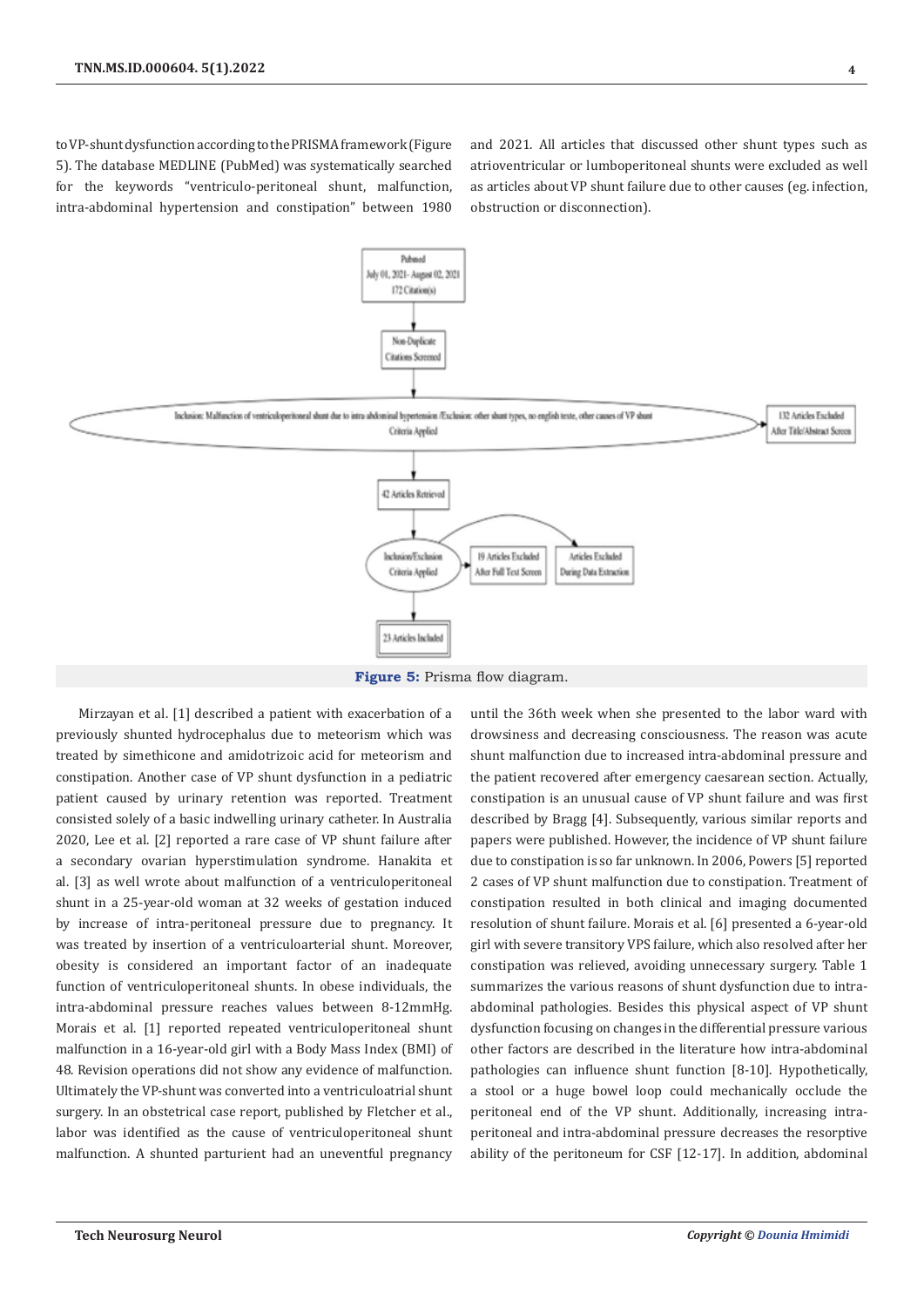surgery has been blamed for inducing CSF shunt failure as residual inflammation may lead to more adhesions and impairment of CSF absorption, especially in children.

**Table 1:** Literature review of different causes of the VP shunt dysfunction due to increasing of the intra-abdominal pressure and treatment options.

| <b>Author</b>             | <b>Cause of the Increased Intra-Abdominal Pressure</b>                   | <b>Treatment of the VP Shunt Dysfunction</b>                      |
|---------------------------|--------------------------------------------------------------------------|-------------------------------------------------------------------|
| Bragg et al. [4]          | Constipation                                                             | Completion of a bowel cleansing                                   |
| Bulduk et al. [7]         | Urinary retention with globe vesical                                     | Urinary catheter was administered                                 |
| Fletcher et al. [11]      | Labor                                                                    | <b>Emergency Caesarean section</b>                                |
| Hanakita et al. [3]       | Increased of intraperitoneal pressure due to pregnancy                   | Implacement of ventriculoatrial shunt                             |
| Lee $G$ et al. $[2]$      | Ovarian hyperstimulation syndrome                                        | The shunt was converted into ventriculoatrial shunt system        |
| Martínez-Lage et al. [18] | Constipation                                                             | The use of laxatives and enemas                                   |
| Miele et al. [19]         | 3 cases of constipation                                                  | Bowel regime                                                      |
| Mirzayan et al. [20]      | Severe meteorism due to diverticulitis                                   | Simeticone and amidotrizoid acid                                  |
| Morais et al. [6]         | Constipation                                                             | Enema andbowel regime                                             |
| Morais et al. [1]         | Obesity (BMI:48) The Patient presented 5 episode of shunt<br>dysfunction | The shunt was converted into ventriculoatrial shunt system        |
| Muzumdar et al. [21]      | Constipation                                                             | A bowel enema                                                     |
| Powers et al. [5]         | Constipation                                                             | Bowel regime of oral polyethylene glycol und phosphosoda<br>enema |

## **Conclusion**

While evaluating a shunt dysfunction, not only shunt dependent factors but also abdominal related problems must be considered with the goal to minimize unnecessary shunt revisions. We therefore recommend that patients with a VP shunt and the need for an abdominal surgery should be treated in a hospital with an additional neurosurgical department [22,23].

#### **References**

- 1. [Morais B, Yamaki V, Cardeal D, Andrade F, Paiva W \(2018\) High intra](https://www.thieme-connect.com/products/ejournals/pdf/10.1055/s-0038-1623516.pdf)[abdominal pressure secondary to obesity as a determining factor for](https://www.thieme-connect.com/products/ejournals/pdf/10.1055/s-0038-1623516.pdf)  [ventriculoperitoneal shunt malfunction. Arq Bras Neurocir 37: 50-53.](https://www.thieme-connect.com/products/ejournals/pdf/10.1055/s-0038-1623516.pdf)
- 2. [Lee G, Daniel R, Jones N \(2002\) Ventriculoperitoneal shunt failure as](https://pubmed.ncbi.nlm.nih.gov/12405393/)  [a secondary complication of ovarian hyperstimulation syndrome. J](https://pubmed.ncbi.nlm.nih.gov/12405393/)  [Neurosurg 97\(4\): 992-994.](https://pubmed.ncbi.nlm.nih.gov/12405393/)
- 3. [Hanakita J, Suzuki T, Yamamoto Y, Linuta Y, Nishihara K \(1985\)](https://pubmed.ncbi.nlm.nih.gov/4020476/)  [Ventriculoperitoneal shunt malfunction during pregnancy. J Neurosurg](https://pubmed.ncbi.nlm.nih.gov/4020476/)  [63\(3\): 459-460.](https://pubmed.ncbi.nlm.nih.gov/4020476/)
- 4. [Bragg CL, Edwards BJ, Eckle N, Principe K, Terry D \(1994\)](https://pubmed.ncbi.nlm.nih.gov/7829916/)  [Ventriculoperitoneal shunt dysfunction and constipation: A chart](https://pubmed.ncbi.nlm.nih.gov/7829916/)  [review. J Neurosci Nurs 26\(5\): 265-269.](https://pubmed.ncbi.nlm.nih.gov/7829916/)
- 5. [Powers CJ, George T, Fuchs HE \(2006\) Constipation as a reversible cause](https://pubmed.ncbi.nlm.nih.gov/16970237/)  [of ventriculoperitoneal shunt failure. Report of two cases. J Neurosurg](https://pubmed.ncbi.nlm.nih.gov/16970237/)  [105\(3\): 227-230.](https://pubmed.ncbi.nlm.nih.gov/16970237/)
- 6. [Morais B, Cardeal D, Andrade F, Paiva W, Matushita H \(2018\) Reversible](https://pubmed.ncbi.nlm.nih.gov/29749881/)  [ventriculoperitoneal shunt dysfunction and chronic constipation: Case](https://pubmed.ncbi.nlm.nih.gov/29749881/)  [report. J Neurosurg Pediatr 22\(2\): 147-150.](https://pubmed.ncbi.nlm.nih.gov/29749881/)
- 7. Bulduk E, Celtikci E (2018) Intraabdominal pressure: Is it a cause of shunt dysfunction? A pediatric case reports. GMJ 29: 69-71.
- 8. [Burks J, Conner A, Briggs R, Glenn C, Bonney P, et al. \(2017\) Risk of](https://pubmed.ncbi.nlm.nih.gov/28291419/)  [failure in pediatric ventriculoperitoneal shunts placed after abdominal](https://pubmed.ncbi.nlm.nih.gov/28291419/)  [surgery. J Neurosurg Pediatri 19\(5\): 571-577.](https://pubmed.ncbi.nlm.nih.gov/28291419/)
- 9. [Dalfino J, Adamo M, Ganghi R, Boulos A, Waldam J \(2012\) Conservative](https://pubmed.ncbi.nlm.nih.gov/22208324/) [management of ventriculoperitoneal shunts in the setting of abdominal](https://pubmed.ncbi.nlm.nih.gov/22208324/) [and pelvic infections. J Neurosurg Pediatrics 9\(1\): 69-72.](https://pubmed.ncbi.nlm.nih.gov/22208324/)
- 10. [Depauw P, Groen R, VanLoon J, Peul W, Malbrain M \(2001\) The significance](https://pubmed.ncbi.nlm.nih.gov/30911831/) [of intraabdominal pressure in neurosurgery and neurological diseases:](https://pubmed.ncbi.nlm.nih.gov/30911831/) [a narrative review and a conceptual proposal. Acta Neurochir 161\(5\):](https://pubmed.ncbi.nlm.nih.gov/30911831/) [855-864.](https://pubmed.ncbi.nlm.nih.gov/30911831/)
- 11. [Fletcher H, Crandon I, Webster D \(2007\) Maternal hydrocephalus in](https://pubmed.ncbi.nlm.nih.gov/18646505/) [pregnancy and delivery a report of two cases. West Indian Med J 56\(6\):](https://pubmed.ncbi.nlm.nih.gov/18646505/) [558](https://pubmed.ncbi.nlm.nih.gov/18646505/)
- 12. [Giordan E, Palandri G, Lanzino G, Murad M, Elder B \(2019\) Outcomes](https://pubmed.ncbi.nlm.nih.gov/30497150/) [and complications of different surgical treatments for idiopathic normal](https://pubmed.ncbi.nlm.nih.gov/30497150/) [pressure hydrocephalus: a systematic review and meta-analysis. J](https://pubmed.ncbi.nlm.nih.gov/30497150/) [Neurosurg 131: 1024-1036.](https://pubmed.ncbi.nlm.nih.gov/30497150/)
- 13. [Habibi Z, Golpayegani M, Ashjaei B, Meybodi K, Nejat F \(2020\)](https://pubmed.ncbi.nlm.nih.gov/32413860/) [Suprahepatic space as an alternative site for distal catheter insertion](https://pubmed.ncbi.nlm.nih.gov/32413860/) [in pseudocyst-associated ventriculoperitoneal shunt malfunction. J](https://pubmed.ncbi.nlm.nih.gov/32413860/) [Neurosurg Pediatr 26\(3\): 247-254.](https://pubmed.ncbi.nlm.nih.gov/32413860/)
- 14. [Keucher T, Mealey J \(1979\) Long-term results after ventriculoatrial and](https://pubmed.ncbi.nlm.nih.gov/430130/) [ventriculoperitoneal shunting for infantile hydrocephalus. J Neurosurg](https://pubmed.ncbi.nlm.nih.gov/430130/) [50\(2\): 179-186.](https://pubmed.ncbi.nlm.nih.gov/430130/)
- 15. [Kraemer M, Sandoval GC, Bragg T, Iskandar B \(2017\) Shunt dependent](https://pubmed.ncbi.nlm.nih.gov/28665241/) [hydrocephalus: management style among members of the American](https://pubmed.ncbi.nlm.nih.gov/28665241/) [society of pediatric neurosurgeons. J Neurosurg Pediatr 20\(3\): 216-224.](https://pubmed.ncbi.nlm.nih.gov/28665241/)
- 16. Lee C, Chiu L, Mathew P, Luiselli G, Ogagan C, et al. (2021) Evidence for increased intraabdominal pressure as a cause of recurrent migration of the distal catheter of a ventriculoperitoneal shunt: illustrative cave. J Neurosurg Case Lessons 1(3): CASE2032.
- 17. [Lee L, Low S, Low D, Ping L, Nolan C, et al. \(2016\) Late pediatric](https://pubmed.ncbi.nlm.nih.gov/27798980/) [ventriculoperitoneal shunt failures: a Singapore tertiary institutions](https://pubmed.ncbi.nlm.nih.gov/27798980/) [experience. Neurosurg Focus 41\(5\): E7.](https://pubmed.ncbi.nlm.nih.gov/27798980/)
- 18. [Martínez LJF, Martos TJM, RosdeSan Pedro J, Almagro MJ \(2008\) Severe](https://pubmed.ncbi.nlm.nih.gov/17926043/) [constipation: an under-appreciated cause of VP shunt malfunction: a](https://pubmed.ncbi.nlm.nih.gov/17926043/) [case-based update. Childs Nerv Syst 24\(4\): 431-435.](https://pubmed.ncbi.nlm.nih.gov/17926043/)